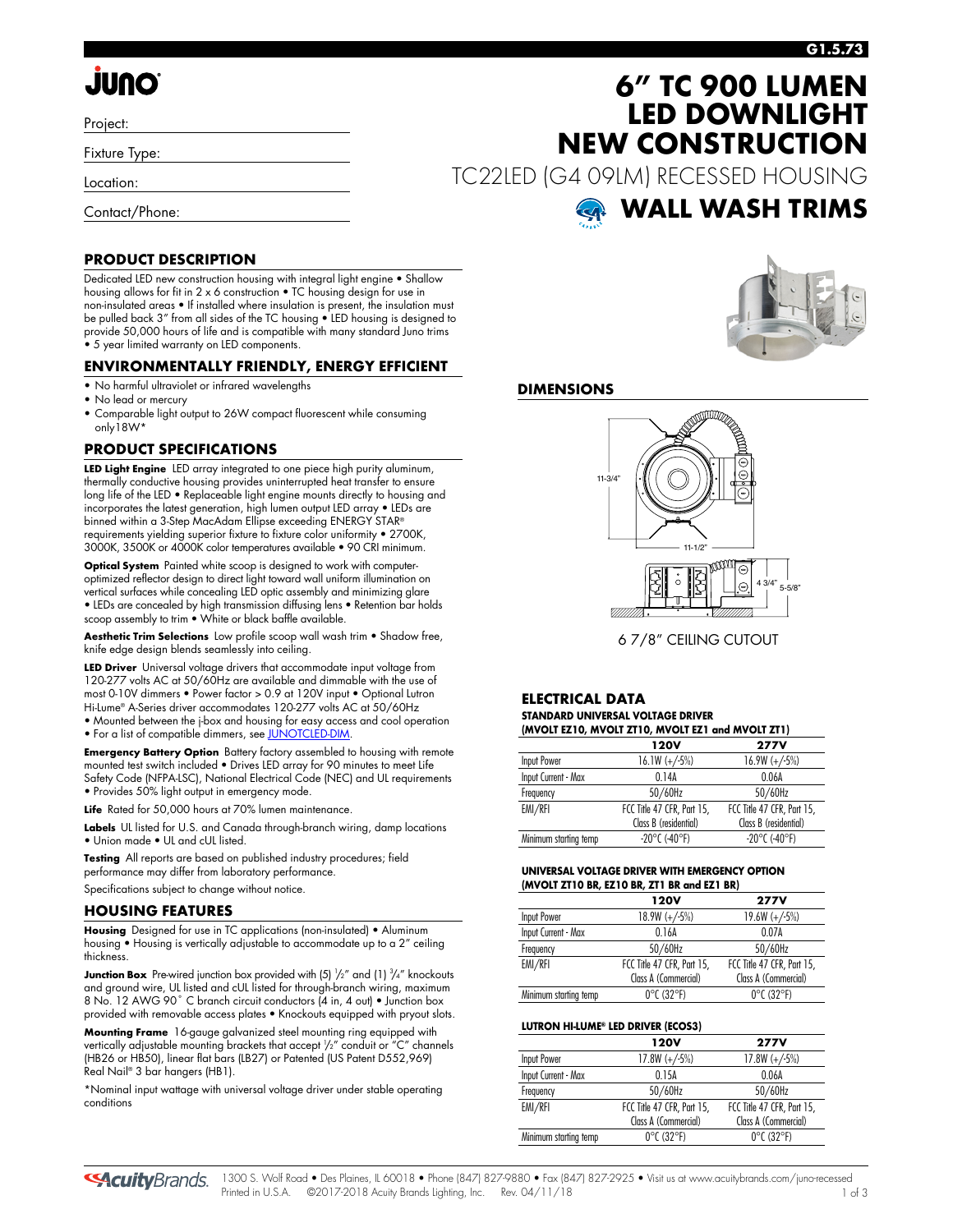### **6" TC 900 LUMEN LED DOWNLIGHT NEW CONSTRUCTION**

TC22LED (G4 09LM) RECESSED HOUSING

### **WALL WASH TRIMS**

**ORDERING INFORMATION** Housing and trim can be ordered together or separate, but will always ship separately.

**Example:** TC22LED G4 09LM 27K 90CRI MVOLT ZT BR

| <b>Series</b> |                               |    | <b>Generation</b> | Lumens |                    |            | <b>Color Temperature</b> | <b>CRI</b> |         | <b>Voltage/Driver</b> |                                                                                                   |
|---------------|-------------------------------|----|-------------------|--------|--------------------|------------|--------------------------|------------|---------|-----------------------|---------------------------------------------------------------------------------------------------|
| TC22LED       | 6" LED Downlight Non-IC Rated | G4 | Generation 4      | 09LM   | 900 Nominal Lumens | 27K        | 2700K                    | 90CRI      | 90+ CRI | MVOLT ZT10            | Multi-Volt (120-277), 0-10V, 10% dim                                                              |
|               | Housing                       |    |                   |        |                    | 30K        | 3000K                    |            |         | MVOLT ZT1             | Multi-Volt (120-277), 0-10V, 1% dim                                                               |
|               |                               |    |                   |        |                    | 35K        | 3500K                    |            |         | <b>MVOLT EZ10</b>     | Multi-Volt (120-277), eldoLED 0-10V, 10% dim                                                      |
|               |                               |    |                   |        |                    | <b>40K</b> | 4000K                    |            |         | <b>MVOLT EZ1</b>      | Multi-Volt (120-277), eldoLED 0-10V, 1% dim                                                       |
|               |                               |    |                   |        |                    |            |                          |            |         | <b>MVOLT ECOS3</b>    | Multi-Volt (120-277), Lutron Hi-Lume A series 3 wire<br>fluorescent controls and Lutron Ecosystem |

|    | <b>Emergency Battery</b> | <b>Territory</b> |                |
|----|--------------------------|------------------|----------------|
| BR | <b>Emergency Battery</b> | CP               | Chicago Plenum |

Note: In Canada when insulation is present, Type IC fixtures must be used.

Note: Chicago Plenum (CP) is not available with emergency option (BR) Note: Lutron driver (MVOLT ECOS3) is not available with emergency battery pack (BR)

**Trim/Description** 



262G3 WWH 6" Wall Wash Scoop Trim - White, White Trim Ring **262G3 BWH** 6" Wall Wash Scoop Trim - Black, White Trim Ring

| <b>Accessories (ordered separately)</b> |                                            |
|-----------------------------------------|--------------------------------------------|
| <b>Catalog Number</b>                   | <b>Description</b>                         |
| HB1                                     | Two 13 1/2" - 25" Real Nail® 3 bar hangers |
| <b>HB26</b>                             | Two 26" C-channel bar hangers              |
| <b>HB50</b>                             | Two 50" C-channel bar hangers              |
| <b>LB27</b>                             | Two 27" linear bar hangers                 |